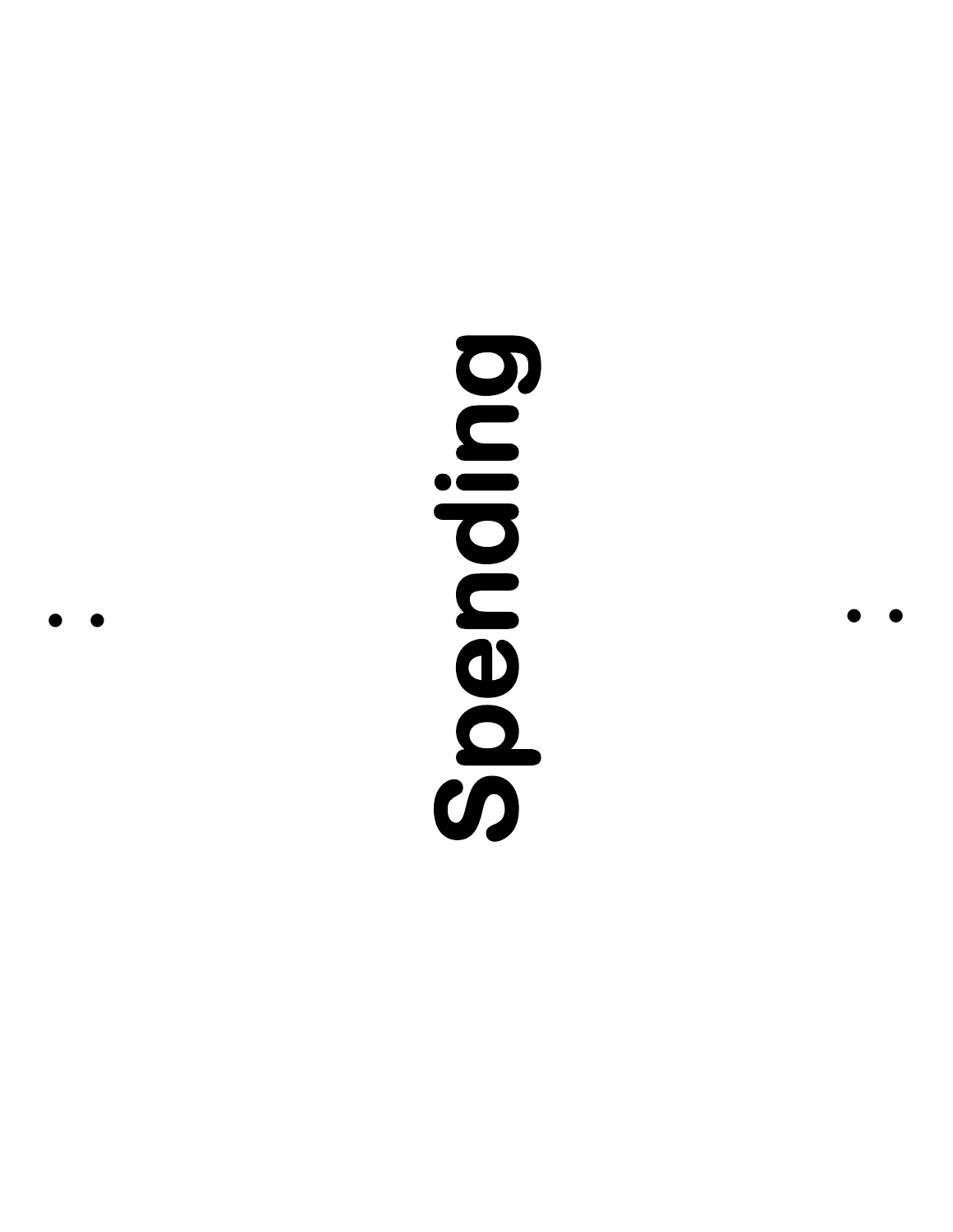## **Output**  ● ● ● ●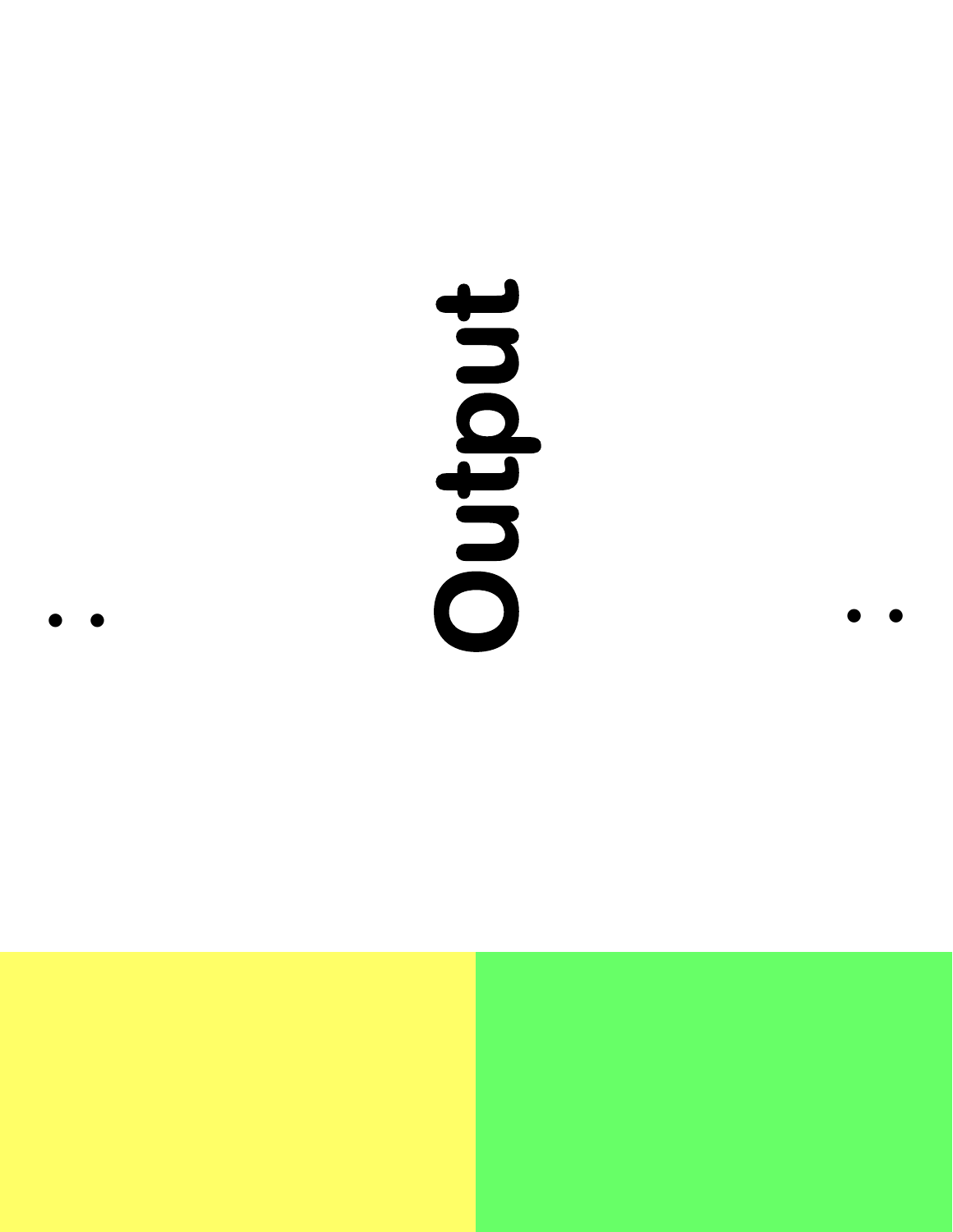# $\mathbf{\Xi}$

### DO Ň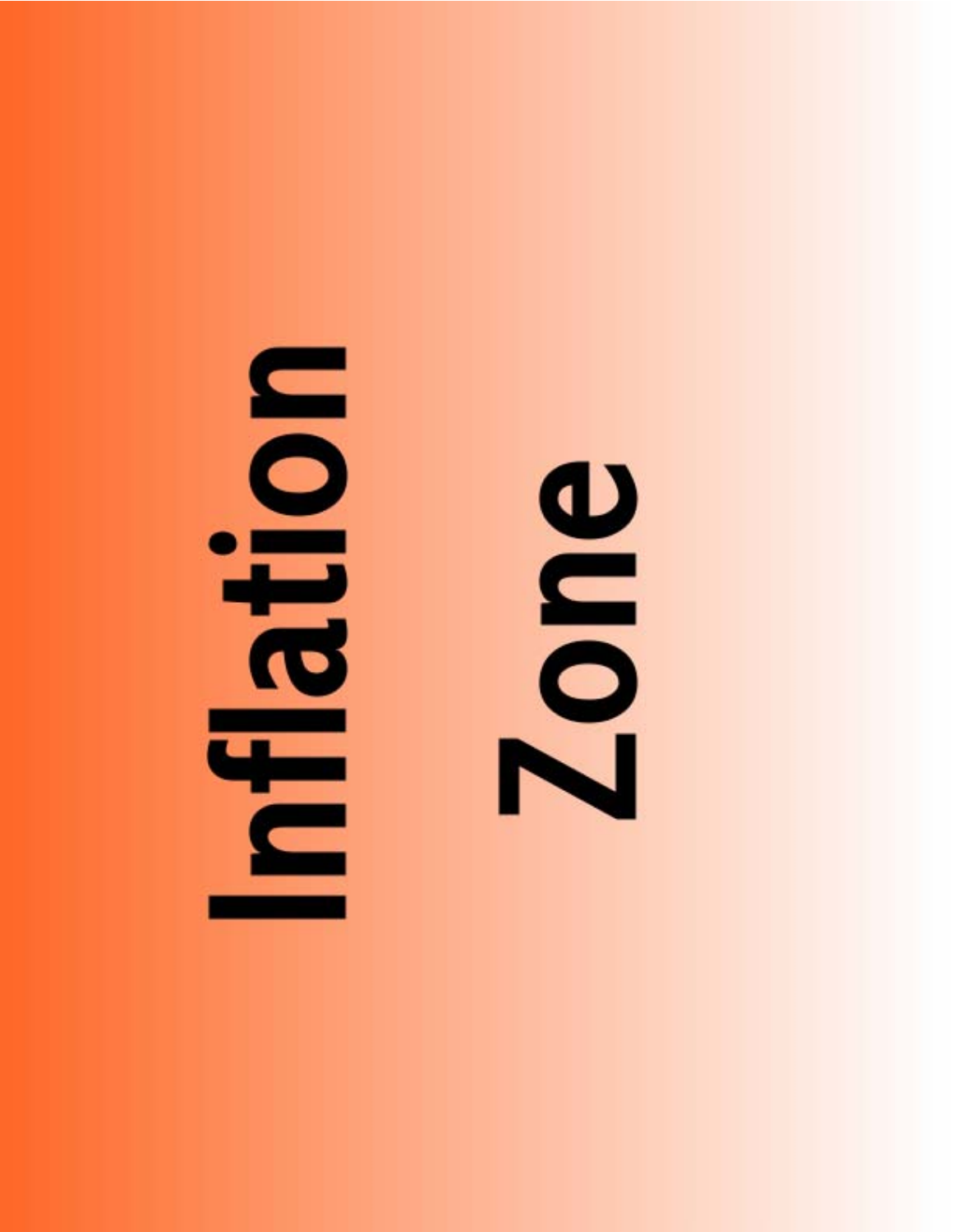### $\frac{1}{2}$  $\mathbf{Q}$  $\bullet$ N E  $\overline{\mathbf{e}}$  $\Box$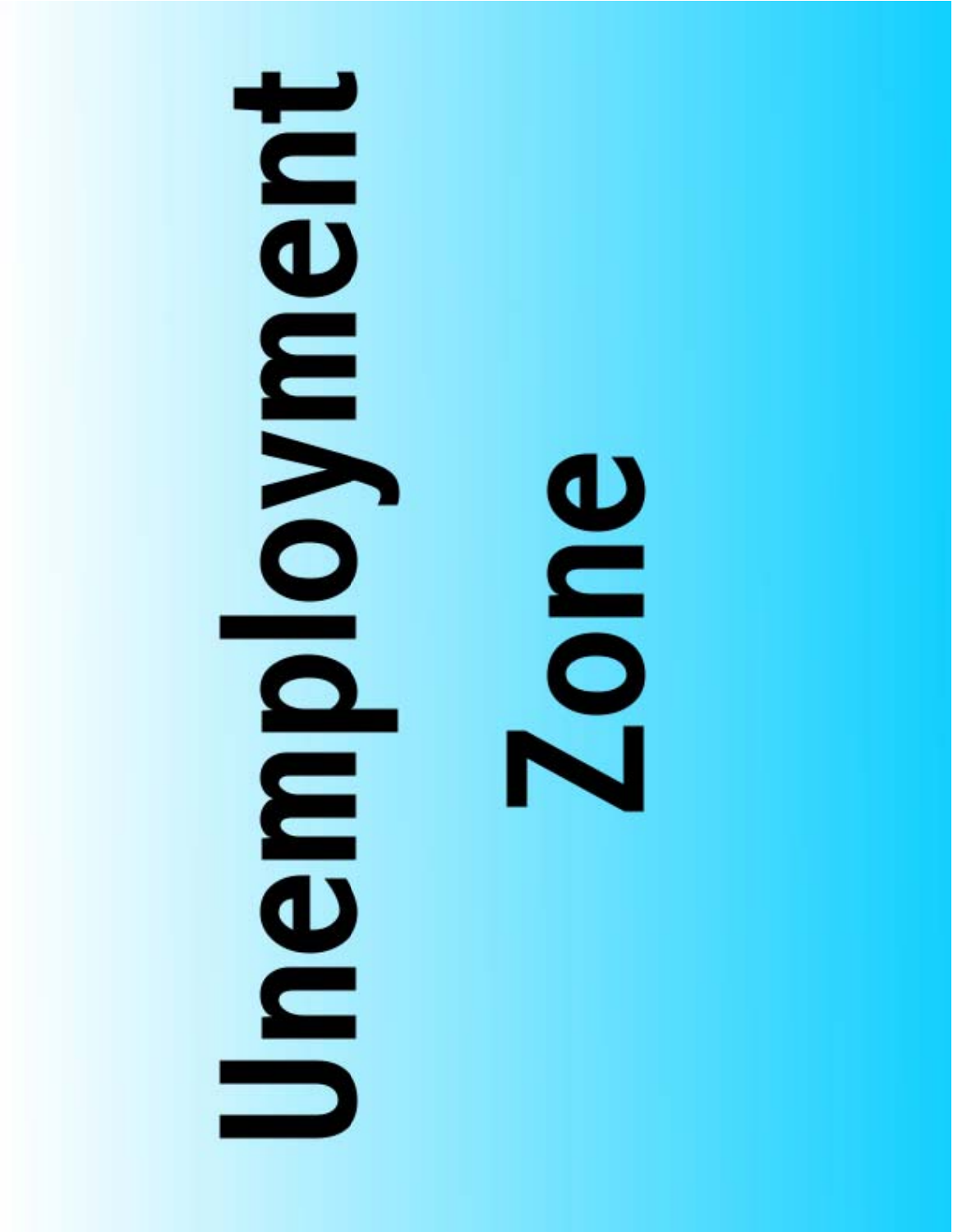### **NODOO UD**<br>OD  $\frac{1}{\overline{\tau}}$  $\blacktriangle$  $\blacksquare$ LŬ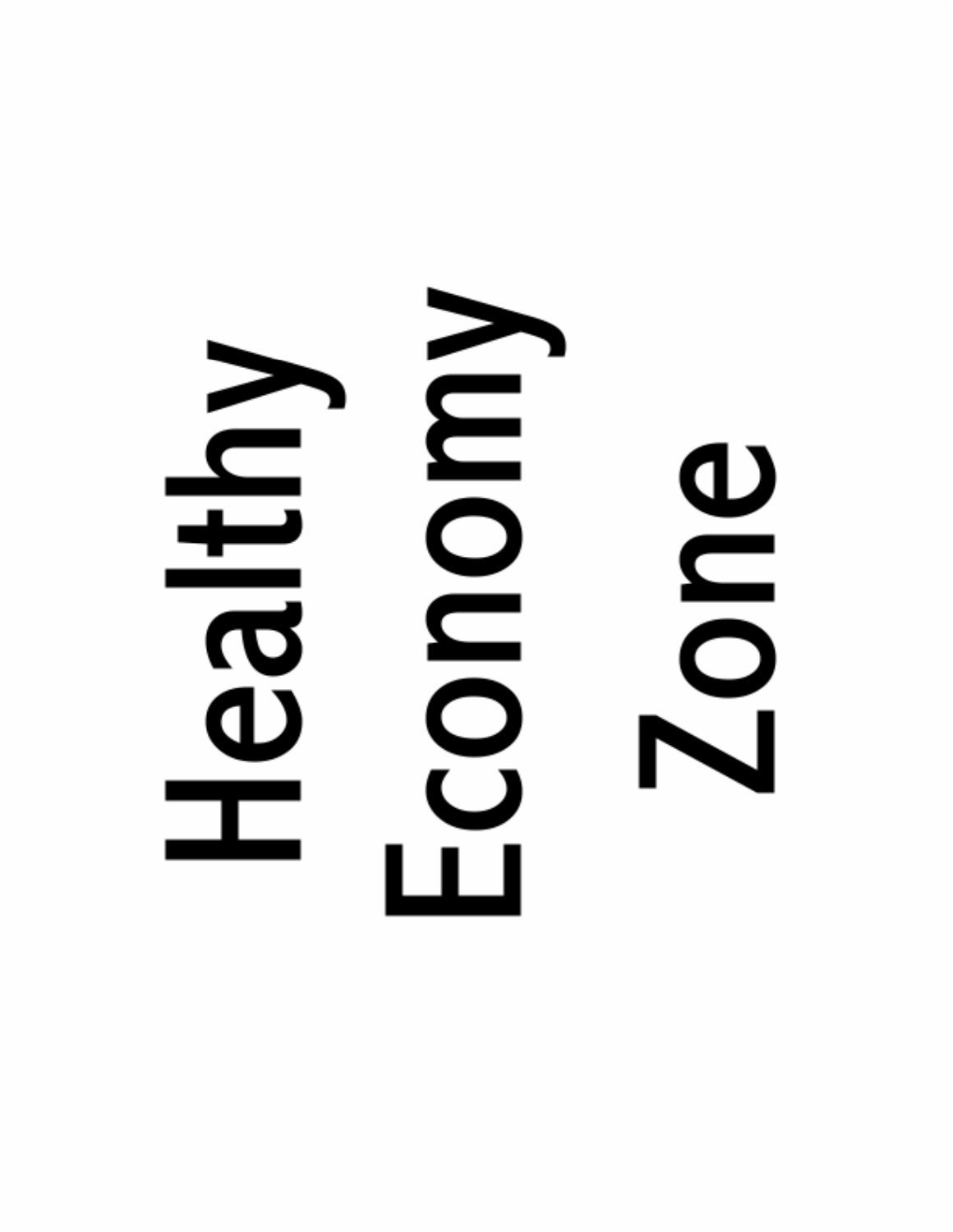# $Spending <$ Output Firms lay off workers Inventories rise **Output falls**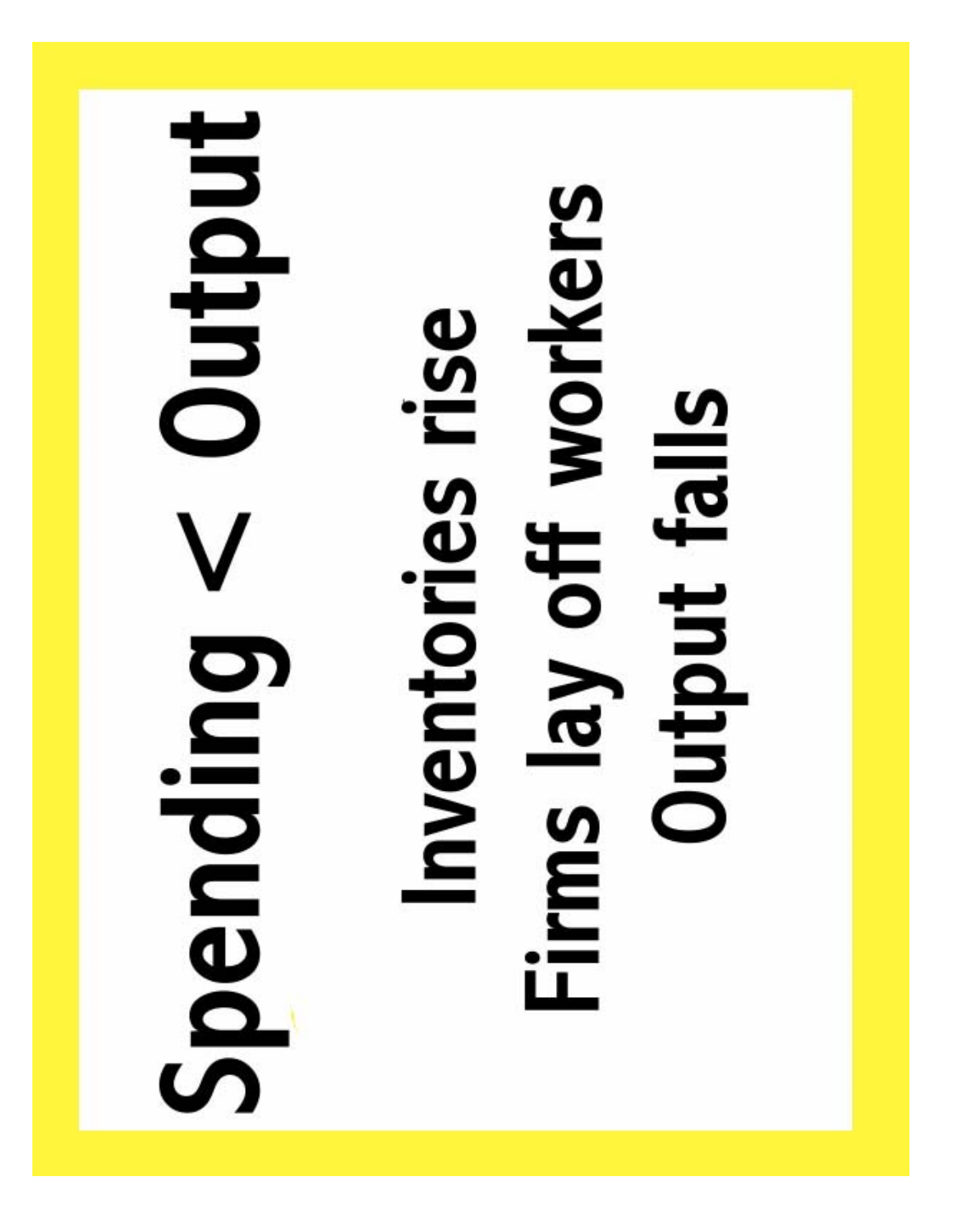## **Nutput** Firms hire workers Inventories fall **Output rises** Spaing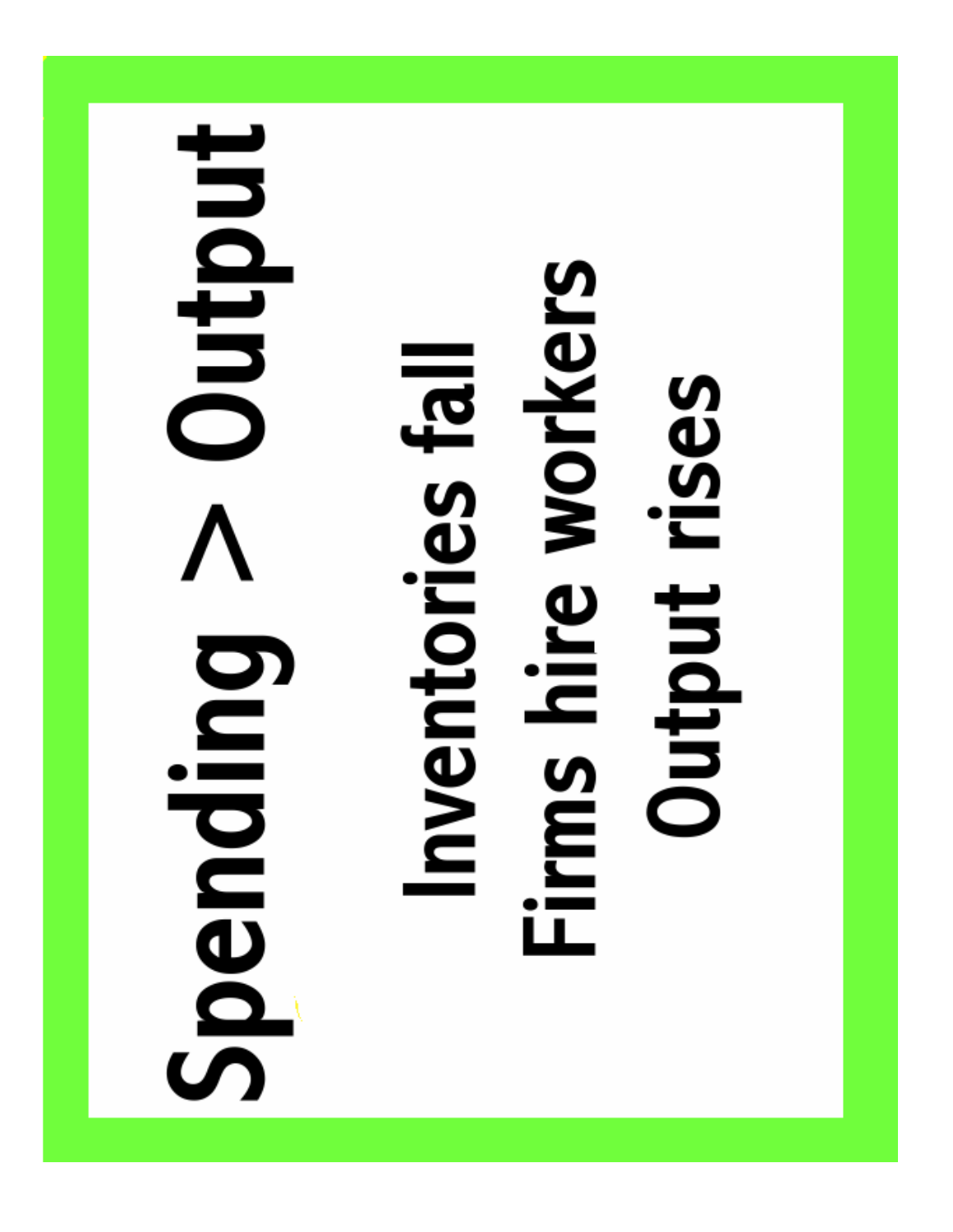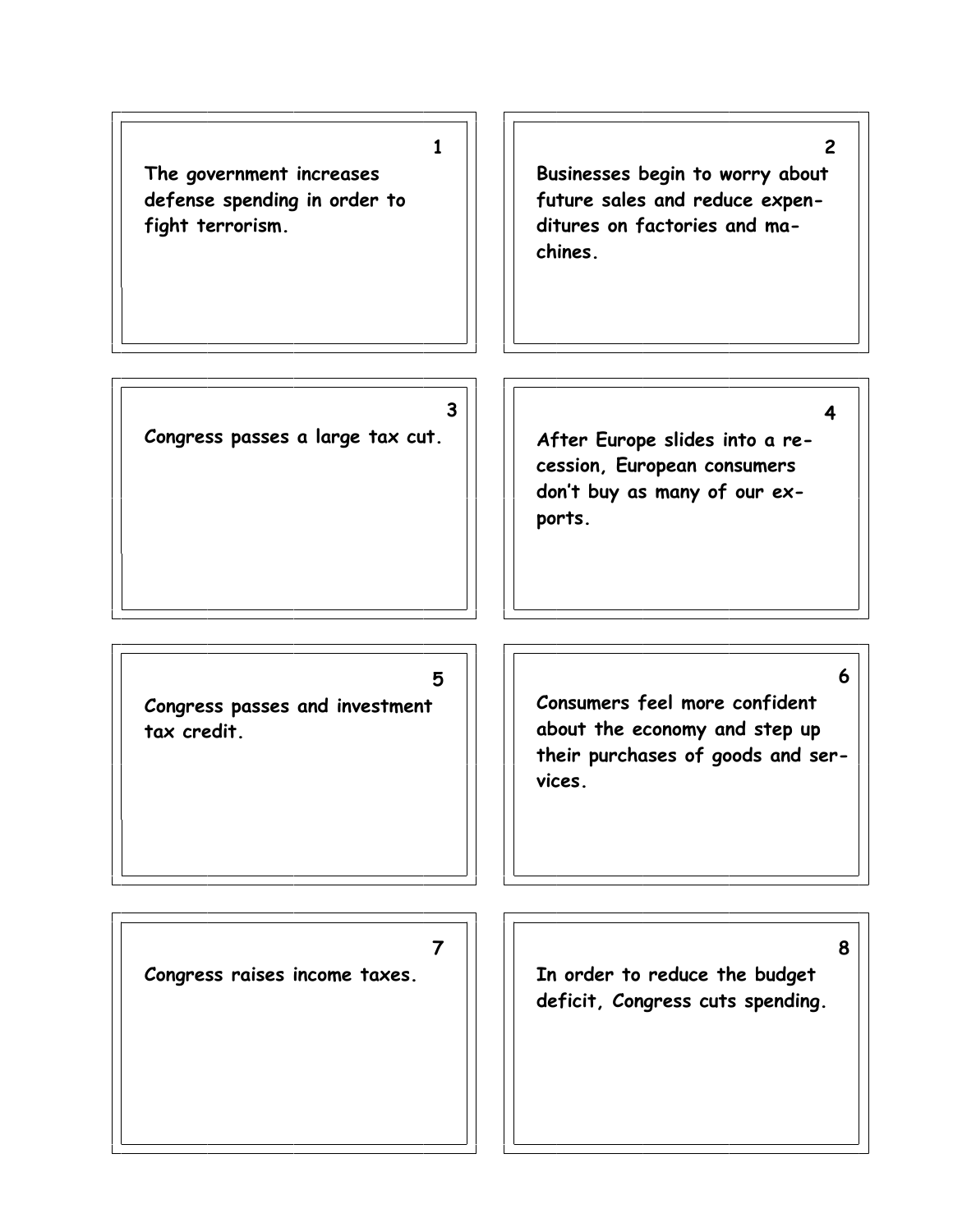**9** 

**Interest rates rise, so businesses cut back on investment.** **Consumers worry that a recession is on the horizon, so they begin saving more.**

**11** 

**Interest rates fall, and firms respond by increasing investment spending.**

**Japan's economy booms and Japanese consumers begin buying more consumption goods, including products made in America.** 

**13** 

**The government increases the payroll tax rate in order to finance social security.**

**The United States goes to war.**

**15** 

**The stock market crashes, and people lose a lot of wealth.** 

**Thanks to low interest rates, people are able to refinance their mortgages and get cash out of their homes. Many people use the cash for home improvements.**

### **10**

**12** 

**14** 

**16**